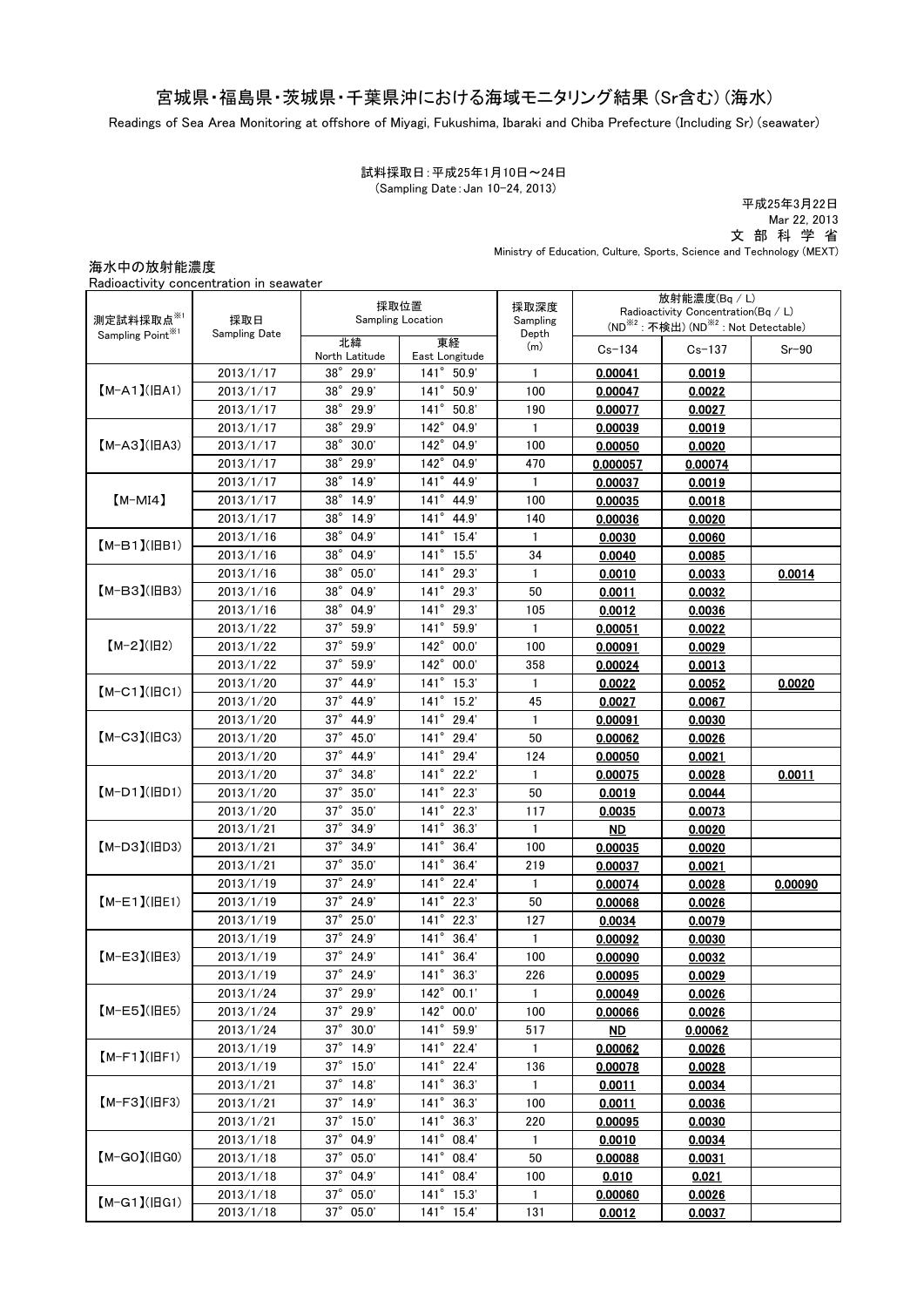| 測定試料採取点※1<br>Sampling Point <sup>361</sup> | 採取日<br><b>Sampling Date</b> |                       | 採取位置<br>採取深度<br><b>Sampling Location</b><br>Sampling<br>Depth |              |            | 放射能濃度(Bq / L)<br>Radioactivity Concentration(Bq / L)<br>(ND <sup>※2</sup> : 不検出) (ND <sup>※2</sup> : Not Detectable) |         |
|--------------------------------------------|-----------------------------|-----------------------|---------------------------------------------------------------|--------------|------------|----------------------------------------------------------------------------------------------------------------------|---------|
|                                            |                             | 北緯<br>North Latitude  | 東経<br>East Longitude                                          | (m)          | $Cs - 134$ | $Cs - 137$                                                                                                           | $Sr-90$ |
| $[M-G3]$ ( $ HG3$ )                        | 2013/1/18                   | $37^\circ$<br>05.1'   | $\overline{141}^{\circ}$ 29.3'                                | $\mathbf{1}$ | 0.00032    | 0.0019                                                                                                               |         |
|                                            | 2013/1/18                   | $37^\circ$<br>05.0'   | $141^\circ$<br>29.2'                                          | 100          | 0.00065    | 0.0026                                                                                                               |         |
|                                            | 2013/1/18                   | $37^\circ$<br>05.0'   | $141^\circ$<br>29.4'                                          | 200          | 0.00050    | 0.0022                                                                                                               |         |
|                                            | 2013/1/24                   | $36^\circ$<br>59.9'   | $141^\circ$<br>44.9'                                          | $\mathbf{1}$ | 0.00046    | 0.0025                                                                                                               |         |
| $[M-G4](HG4)$                              | 2013/1/24                   | $37^\circ$<br>00.0'   | $141^{\circ}$<br>45.0'                                        | 100          | 0.00061    | 0.0028                                                                                                               |         |
|                                            | 2013/1/24                   | $37^\circ$<br>00.0'   | $141^\circ$<br>45.0'                                          | 638          | <b>ND</b>  | 0.00050                                                                                                              |         |
| $(M-H1)(HH1)$                              | 2013/1/13                   | $36^\circ$<br>54.9'   | $141^\circ$<br>08.3                                           | 1            | 0.00060    | 0.0026                                                                                                               |         |
|                                            | 2013/1/13                   | $36^\circ$<br>54.9'   | $141^\circ$<br>08.3                                           | 124          | 0.00080    | 0.0028                                                                                                               |         |
|                                            | 2013/1/13                   | $36^\circ$<br>54.9'   | $141^\circ$<br>22.3'                                          | $\mathbf{1}$ | 0.00063    | 0.0027                                                                                                               |         |
| <b>(M-H3)(旧H3)</b>                         | 2013/1/13                   | $36^\circ$<br>55.0'   | $141^\circ$<br>22.3'                                          | 100          | 0.00057    | 0.0024                                                                                                               |         |
|                                            | 2013/1/13                   | $36^\circ$<br>54.9'   | $141^\circ$<br>22.3'                                          | 224          | 0.0011     | 0.0032                                                                                                               |         |
| $(M-IO)(III0)$                             | 2013/1/13                   | $36^\circ$<br>44.9    | 53.0'<br>$140^\circ$                                          | $\mathbf{1}$ | 0.00089    | 0.0029                                                                                                               |         |
|                                            | 2013/1/13                   | $36^{\circ}$<br>44.9  | $140^\circ$<br>53.0'                                          | 60           | 0.0028     | 0.0062                                                                                                               |         |
| $(M-11)(\vert \vert H1)$                   | 2013/1/13                   | $36^{\circ}$<br>45.0  | $140^\circ$<br>57.0'                                          | $\mathbf{1}$ | 0.00084    | 0.0029                                                                                                               |         |
|                                            | 2013/1/13                   | $36^\circ$<br>44.9    | 57.0'<br>$140^\circ$                                          | 50           | 0.00090    | 0.0032                                                                                                               |         |
|                                            | 2013/1/13                   | $36^{\circ}$<br>44.9  | $140^\circ$<br>57.0'                                          | 89           | 0.0030     | 0.0062                                                                                                               |         |
| $[M-I3](H13)$                              | 2013/1/13                   | $36^\circ$<br>44.9    | $141^{\circ}$<br>11.1'                                        | $\mathbf{1}$ | 0.0013     | 0.0040                                                                                                               |         |
|                                            | 2013/1/13                   | $36^\circ$<br>45.0    | $141^\circ$<br>11.0'                                          | 100          | 0.0014     | 0.0039                                                                                                               |         |
|                                            | 2013/1/13                   | $36^{\circ}$<br>44.9  | $141^\circ$<br>11.0'                                          | 175          | 0.0013     | 0.0036                                                                                                               |         |
| $(M-J1)(HJ1)$                              | 2013/1/12                   | $36^\circ$<br>25.1'   | $140^\circ$<br>43.0                                           | $\mathbf{1}$ | 0.0014     | 0.0037                                                                                                               | 0.0011  |
|                                            | 2013/1/12                   | $36^{\circ}$<br>25.0' | $140^\circ$<br>43.0'                                          | 39           | 0.0016     | 0.0042                                                                                                               |         |
|                                            | 2013/1/12                   | $36^\circ$<br>25.0'   | $141^\circ$<br>04.0'                                          | $\mathbf{1}$ | 0.00092    | 0.0030                                                                                                               |         |
| $[M-J3](HJ3)$                              | 2013/1/12                   | 24.9'<br>$36^{\circ}$ | 03.9'<br>$141^\circ$                                          | 100          | 0.0013     | 0.0037                                                                                                               |         |
|                                            | 2013/1/12                   | $36^{\circ}$<br>24.9' | $141^\circ$<br>03.9'                                          | 550          | <u>ND</u>  | 0.00059                                                                                                              |         |
| $[M-IB2]$                                  | 2013/1/12                   | $36^\circ$<br>25.0'   | $140^\circ$<br>50.9'                                          | $\mathbf{1}$ | 0.00076    | 0.0026                                                                                                               |         |
|                                            | 2013/1/12                   | 25.0'<br>$36^{\circ}$ | $140^\circ$<br>50.9'                                          | 103          | 0.00087    | 0.0030                                                                                                               |         |
| $(M-K1)(HK1)$                              | 2013/1/11                   | $36^\circ$<br>04.1'   | $140^\circ$<br>42.8                                           | $\mathbf{1}$ | 0.0011     | 0.0033                                                                                                               |         |
|                                            | 2013/1/11                   | $36^\circ$<br>04.1'   | $140^\circ$<br>42.8'                                          | 19           | 0.0011     | 0.0033                                                                                                               |         |
| $[M-IB4]$                                  | 2013/1/11                   | $36^{\circ}$<br>05.0  | $140^\circ$<br>52.0                                           | 1            | 0.00072    | 0.0027                                                                                                               |         |
|                                            | 2013/1/11                   | $36^\circ$<br>05.0'   | $140^\circ$<br>52.0                                           | 112          | 0.0015     | 0.0038                                                                                                               |         |
| $(M-L1)(HLI)$                              | 2013/1/11                   | $35^\circ$<br>44.9    | $140^\circ$<br>56.9'                                          | $\mathbf{1}$ | 0.00055    | 0.0026                                                                                                               |         |
|                                            | 2013/1/11                   | $35^\circ$<br>44.9    | 56.8'<br>$140^\circ$                                          | 33           | 0.0010     | 0.0037                                                                                                               |         |
| $[M-L3](HL3)$                              | 2013/1/11                   | $35^\circ$<br>45.0'   | $141^\circ$<br>11.0'                                          | $\mathbf{1}$ | 0.00035    | 0.0018                                                                                                               |         |
|                                            | 2013/1/11                   | $35^\circ$<br>44.7'   | $141^\circ$<br>11.0'                                          | 100          | 0.00067    | 0.0027                                                                                                               |         |
|                                            | 2013/1/11                   | $35^\circ$<br>44.9    | $141^{\circ}$<br>11.0'                                        | 152          | 0.00093    | 0.0031                                                                                                               |         |
| $[M-24](H24)$                              | 2013/1/10                   | $35^\circ$<br>30.0'   | $141^\circ$<br>00.0'                                          | $\mathbf{1}$ | 0.00039    | 0.0020                                                                                                               |         |
|                                            | 2013/1/10                   | $35^\circ$<br>29.9'   | 141° 00.1'                                                    | 107          | 0.00047    | 0.0024                                                                                                               |         |

※1 【 】内の番号は、図の測点番号に対応。

※1 The character enclosed in parentheses indicates Sampling Point in figure.

※2 NDの記載は、海水の放射能濃度の検出値が検出下限値を下回る場合。

【M-D3】(旧D3):Cs-134 0.00057 Bq/L、【M-E5】(旧E5):Cs-134 0.000042 Bq/L、【M-G4】(旧G4):Cs-134 0.000043 Bq/L、【M-J3】(旧J3):Cs-134 0.000045 Bq/L ※2 ND indicates the case that the detected radioactivity concentration in seawater was lower than the detection limits.

【M-D3】(old D3):Cs-134 0.00057 Bq/L、【M-E5】(old E5):Cs-134 0.000042 Bq/L、【M-G4】(old G4):Cs-134 0.000043 Bq/L、【M-J3】】(old J3):Cs-134 0.000045 Bq/L

\* 文部科学省の委託事業により、(公財)海洋生物環境研究所が採取した試料を民間分析会社が分析。

\* The samples of seawater collected by Marine Ecology Research Institute (MERI) were analyzed by a private assay company

on the request of Ministry of Education, Culture, Sports, Science and Technology(MEXT).

\* 「水浴場の放射性物質に関する指針について(改訂版)」(環境省)において、自治体等が水浴場開設の判断を行う際に考慮する、水浴場の放射性物質に係る水質の目安は、以下のとおり。 -放射性セシウム(放射性セシウム134及び放射性セシウム137の合計)が10Bq/L以下

\* "Guidelines for Radioactive Substances in Bathing Areas" released by Ministry of Environment gives an indication of the water quality for municipalities to open bathing areas as follows : - The concentration of radioactive Cs (Cs-134 and Cs-137) is lower than or equal to 10 Bq/L.

\* 太字下線データが今回追加分。

\* Boldface and underlined readings are new.

(参考)

平成20-22年度「海洋環境放射能総合評価事業」の宮城海域、福島第一海域(福島第一発電所から約25km付近)及び茨城海域の表層海水の環境放射能調査の結果:

(宮城海域) Cs-137: 0.0012~0.0017Bq/L、(福島第一海域) Cs-137: 0.0011~0.0019Bq/L、(茨城海域) Cs-137: 0.0011~0.0020Bq/L

(宮城海域) Sr-90: 0.00092~0.0014Bq/L、(福島第一海域) Sr-90: 0.00091~0.0013Bq/L、(茨城海域) Sr-90: 0.00093~0.0014Bq/L

(Reference)

Fukushima Dai-ichi NPP) and Ibaraki shown in the report "Oceanic Environmental Radioactivity Synthesis Evaluation Business " FY 2008-2010 :

The results of the environmental radioactivity measurement in the outer layer of the seawater in the sea area around Miyagi, Fukushima Dai-ichi NPP (around 25km distance from

<sup>(</sup>The sea area of Miyagi) Cs-137: 0.0012~0.0017Bq/L, (The sea area around Fukushima Dai-ichi NPP) Cs-137: 0.0011~0.0019Bq/L, (The sea area of Ibaraki) Cs-137: 0.0011~0.0020Bq/L (The sea area of Miyagi) Sr-90: 0.00092~0.0014Bq/L, (The sea area around Fukushima Dai-ichi NPP) Sr-90: 0.00091~0.0013Bq/L, (The sea area of Ibaraki) Sr-90: 0.00093~0.0014Bq/L